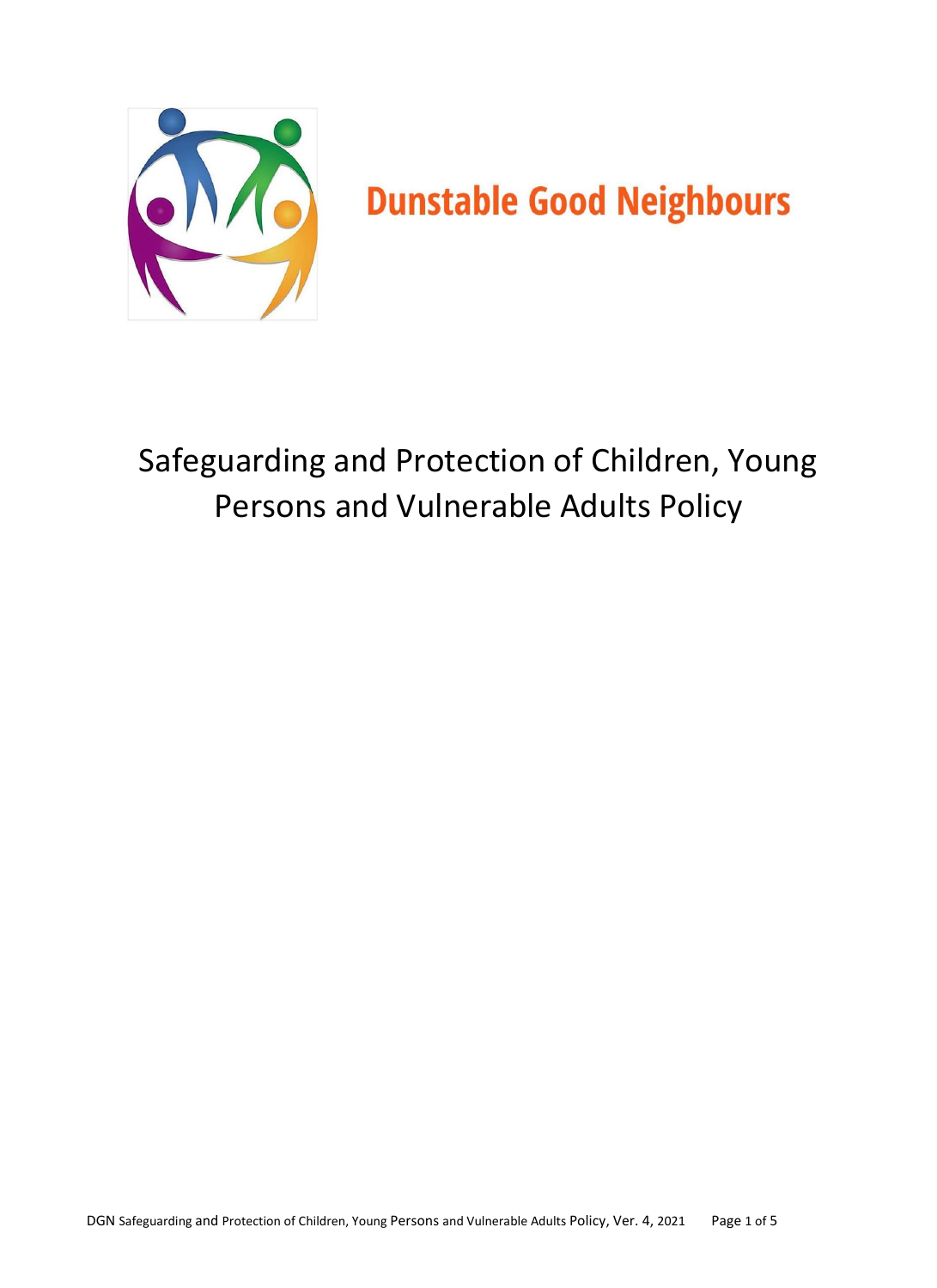Dunstable Good Neighbours is committed to ensuring that children, young people and vulnerable adults who use our services are not abused and that working practices minimise the risk of such abuse. Dunstable Good Neighbours recognises its responsibility to safeguard the welfare of all children, young people and vulnerable adults, by a commitment to practice which protects them. This policy ensures compliance with current UK Government legislation, including the Safeguarding Vulnerable Groups Act 2006; Mental Capacity Act 2005; the Children Act 2004; Working Together 2013; Care Act 2014 - this Act sets out a clear framework for the protection of adults at risk of abuse or neglect.

Dunstable Good Neighbours will appoint a named designated person who will be the main contact for reports and following procedures. The named designated person will receive the relevant safeguarding awareness training. Volunteers of Dunstable Good Neighbours have a duty to identify abuse and will report any concerns or disclosure to the named designated person, who will be an officer of the committee and who will notify the Central Beds Safeguarding Team if appropriate.

# Safeguarding Service Users

#### **Definition**

Vulnerable adults are people over the age of 18 and are receiving, or may need, help and services to live in the community. Vulnerable adults may be unable to take care of themselves and unable to protect themselves from harm or exploitation by other people. Children and young people are under the age of 18.



Other types of abuse include modern slavery, domestic abuse and forced marriage.

Abuse can take place in any setting, public or private, and can be perpetuated by anyone.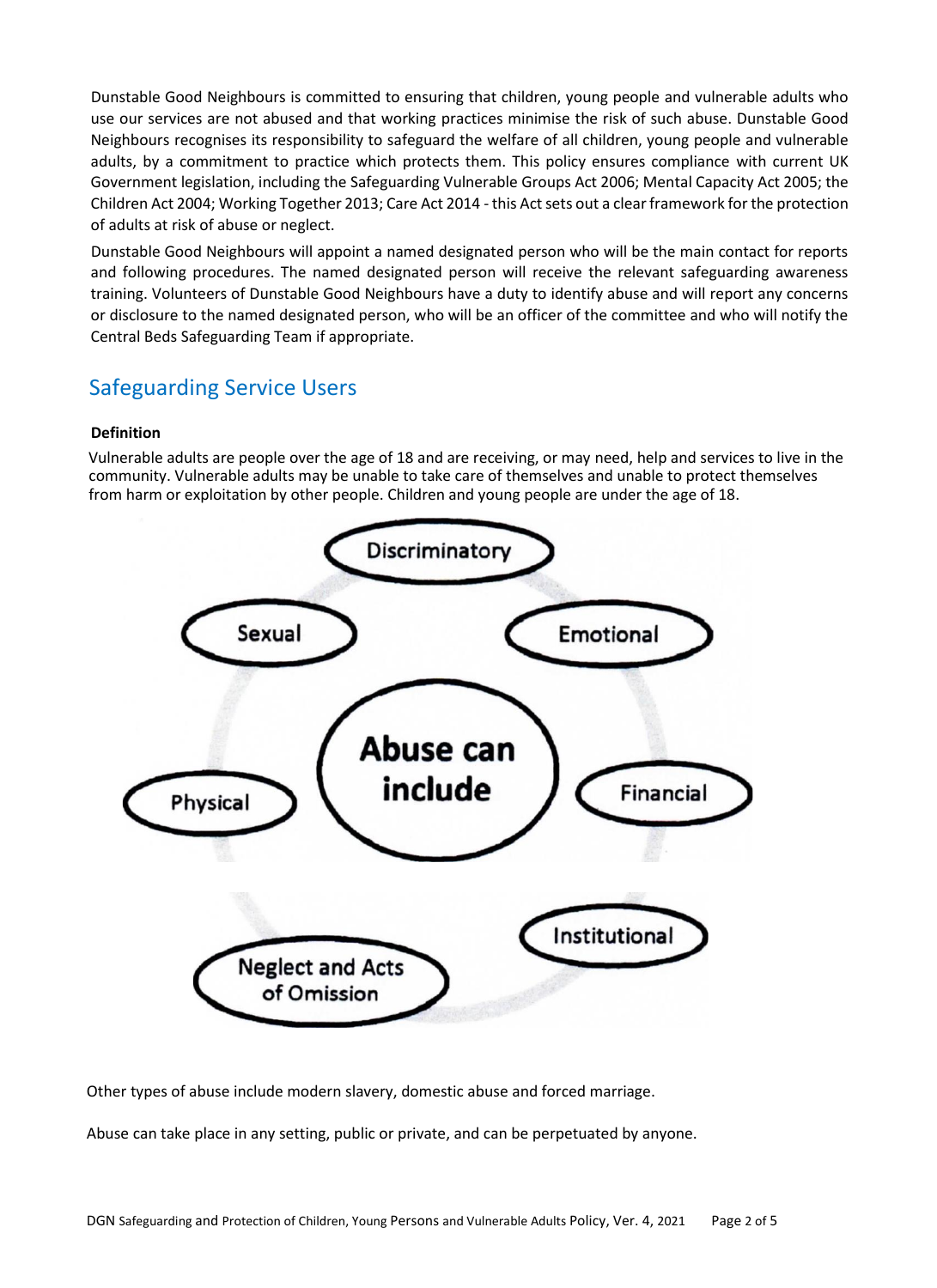### **Volunteers must:**

• Treat all children, young people and vulnerable adults with respect.

• Attend training in Safeguarding Awareness, keep regularly updated and attend Refresher training every two years

• Provide an example of good conduct always.

• Ensure that, whenever possible, there is more than one adult present during activities with children and young people or at least that you are within sight or hearing of others. Dunstable Good Neighbours volunteers will not give lifts to unaccompanied children

- Respect a child, young person or vulnerable adult's right to dignity, respect and personal privacy.
- Encourage children, young people and vulnerable adults to feel comfortable and caring enough to point out attitudes or behaviour they do not like.
- Remember that someone else might misinterpret your actions, no matter how well-intentioned.
- Recognise that special caution is required when you are discussing sensitive issues with children, young people and vulnerable adults.
- Always operate within Dunstable Good Neighbours principles and guidance.

• Always report all unacceptable behaviour, and report all allegations or suspicions of abuse, as soon as possible to the helpdesk (07491 455777). The helpdesk will then contact the Dunstable Good Neighbour designated Safeguarding lead, who in turn will contact you as soon as possible.

• In an emergency where a person, or persons, are at immediate risk of harm the volunteer must dial 999 and ask for the police. The volunteer must later contact the helpdesk (07491 455777) to report this.

• Keep to the facts when reporting an incident

#### **Volunteers must not:**

- Have inappropriate physical or verbal contact with children, young people or vulnerable adults.
- Allow yourself to be drawn into inappropriate attention-seeking behaviour.
- Make suggestive or derogatory remarks or gestures in front of children, young people or vulnerable adults.
- Make assumptions or probe for more details if there is an incident
- Carry out any investigations or discuss with anyone other than those who need to know
- Either exaggerate or trivialise abuse issues.
- Believe "it could never happen to me".
- Take a chance when common sense, policy or practice suggests another more prudent approach.

# Rights and responsibilities:

#### **Responsibilities of Dunstable Good Neighbours committee and officers:**

• To have, and review annually, a group safeguarding policy

• To ensure volunteers are aware of the safeguarding of children, young adults and vulnerable adults protection policy.

To notify the appropriate agencies if abuse is identified or suspected and ensure that all referrals to services have full information in relation to identified risk and vulnerability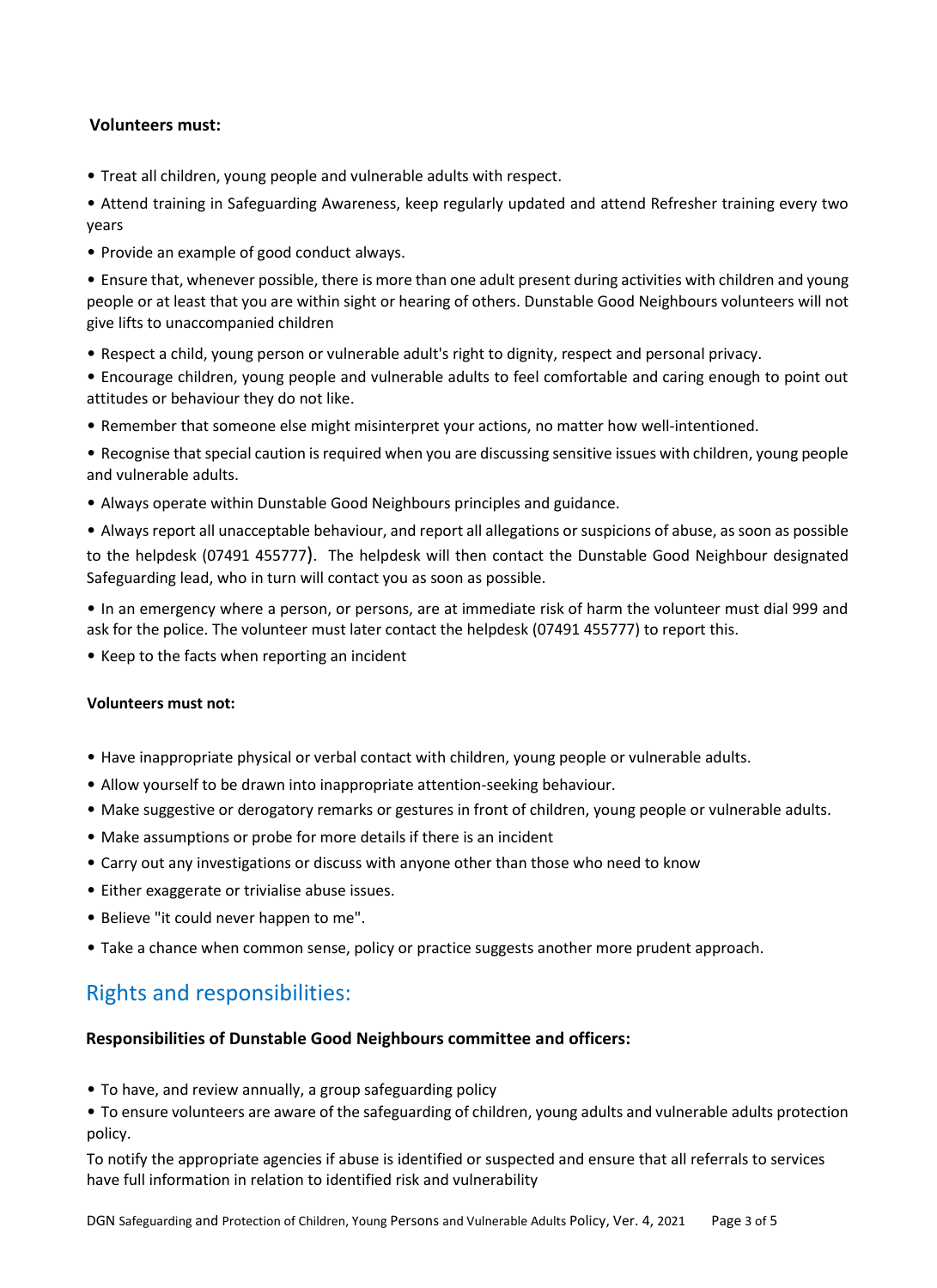• To support and, where possible, secure the safety of individuals and ensure that all referrals to services have full information in relation to identified risk and vulnerability.

• Carry out Disclosure and Barring Service (DBS) checks for all volunteers, as required for current Legislation.

• To ensure that at least one steering committee member attends a Safeguarding Awareness training session each year to keep the group policy up to date; and to

• To ensure that other volunteers have attended training in Safeguarding Awareness, keep regularly updated and attend Refresher training every two years

#### **Responsibilities of Dunstable Good Neighbours volunteers:**

• To have confirmed by signature that they have read the children, young people and vulnerable adult protection policy

- To take appropriate action, in line with the policy of Dunstable Good Neighbours
- To declare any existing, or subsequent, convictions.

#### **The child, young person and vulnerable adult has the right:**

- To be made aware of this policy
- To have alleged incidents recognised and taken seriously
- To receive fair and respectful treatment throughout
- To be involved in any process as appropriate
- To receive information about the outcome

# Safeguarding Volunteers

Dunstable Good Neighbours Officers and Committee have a duty of care to take all reasonable steps to safeguard our volunteers and are mindful that they have the right to be treated fairly.

Any allegations of abuse reported against or by volunteers will be investigated in accordance with this policy and procedures. The named designated person will, in the first instance, report to the Local Authority Designated Officer (LADO) for advice and guidance. The LADO (known in Central Bedfordshire Council as the Allegations Manager) oversees investigations into allegations and concerns involving staff and voluntary workers.

#### **Support for those who report abuse:**

All those volunteers or service-users making a complaint, allegation or expressing concern, should be reassured that:

• They will be taken seriously

• Their comments will be treated confidentially, but their concerns may be shared with the appropriate authorities, if they or others are at significant risk.

• All written record and personal information will be kept confidential and secure Dunstable Good Neighbours committee is committed to reviewing this policy and our good practice annually